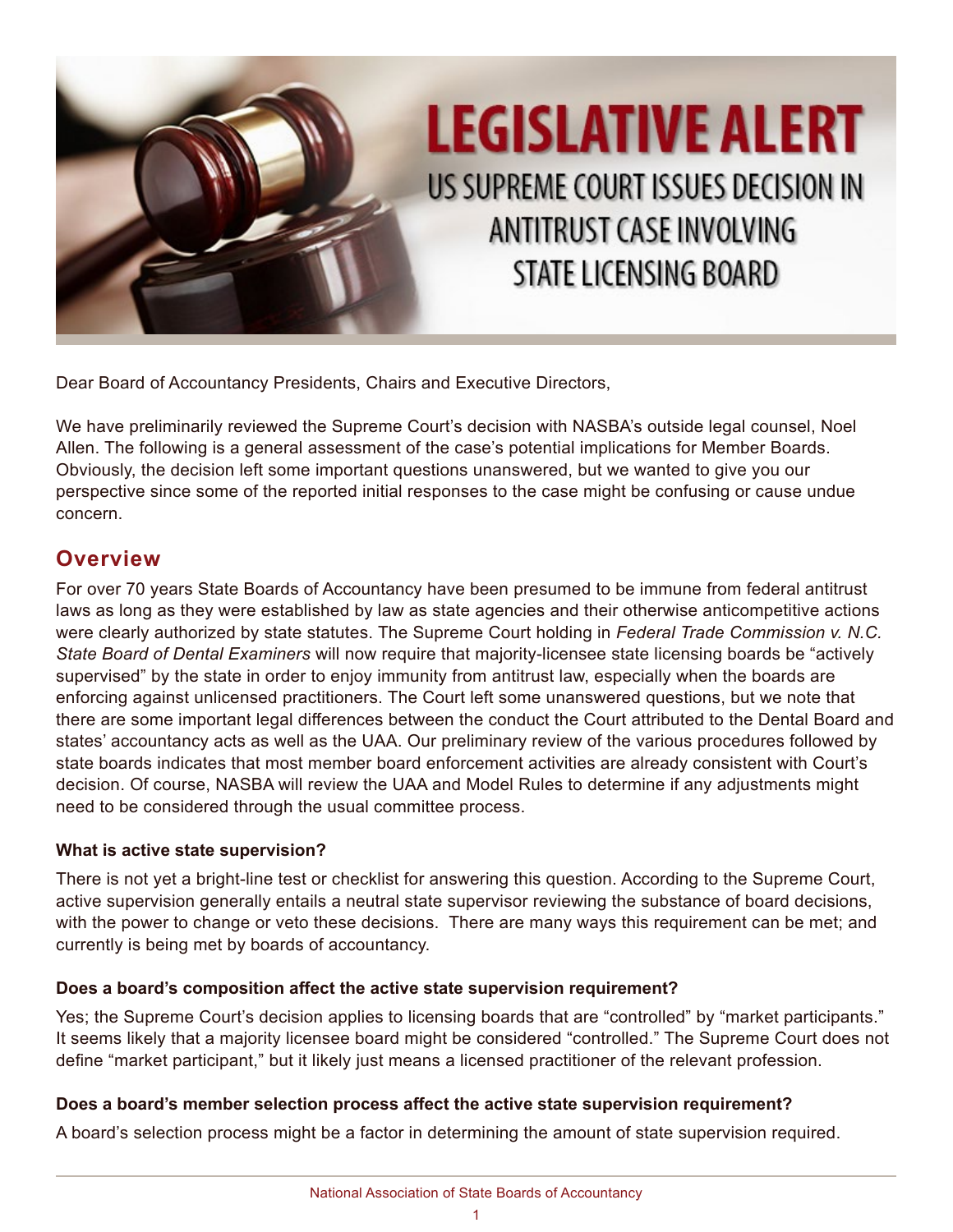Though, the issue of majority licensee control is more significant. In the N.C. Dental Board's case, board members were elected by N.C. dentists. This practice is not used by any U.S. boards of accountancy, which instead generally rely on executive branch appointments.

#### **What could be the practical effect of this decision for accountancy boards?**

There are several considerations for accountancy boards which have licensee majorities in light of the outcome of this case. These include:

- Boards may wish to review their enforcement procedures regarding nonlicensees in light of the "active supervision" requirement.
- Boards may choose to ensure that enforcement actions against nonlicensees are taken with explicit, specific statutory support or court precedent.
- Boards should be aware that this decision raises the possibility of increased governmental or private antitrust challenges, as this area of the law continues to evolve.
- Boards should bear in mind that state CPA societies have a constitutional right to communicate their concerns to state boards. Nevertheless, since the decision likened state boards to trade associations, and expressed concerns about the role that the N.C. State Dental Society played in the anticompetitive actions, Boards may wish to consider how they interact with the state societies.

Going forward, NASBA is prepared to assist State Boards of Accountancy via reviews of the relevant Uniform Accountancy Act and Model Rules provisions, as well as providing assistance to states that decide that certain procedural statutory or rule changes are prudent in response to the Supreme Court's holding in this case.

## **Case Background**

The N.C. Dental Practice Act requires a dental license to provide or advertise "stain removal" services. The Act also grants the Board the power to enforce against nonlicensees, though it did not expressly grant the Board the power to issue cease and desist orders against nonlicensees. Prior to 2010, after receiving numerous complaints from dentists ("Most expressed a principal concern with the low prices charged by nondentists.") the Dental Board sent over 40 cease and desist letters to unlicensed teeth whitening service providers informing them that the conduct of these non-licensees could be in violation of state law. The Dental Board also sent some letters to mall owners and supply vendors informing them that the teeth whitening businesses with whom they dealt could be violating the state's Dental Practice Act. The Court found that "These actions had the intended result. Nondentists ceased offering teeth whitening services in North Carolina." Although the Dental Board disputed these findings, the findings, right or wrong, help distinguish this decision from the way most boards of accountancy conduct themselves.

The FTC reacted to these letters by investigating the Dental Board for violations of the Federal Trade Commission Act. It ordered that the letters be stopped, and the Board challenged the FTC's response, first before an administrative law judge, then in an appeal to the FTC itself, then in a separate suit before the U.S. District Court for the Eastern District of North Carolina, then in an appeal to the U.S. Court of Appeals for the Fourth Circuit (both initially and in an en banc appeal). A key decision at each stage of this case has been whether the Dental Board is public or private for purposes of antitrust scrutiny. A public entity need only show that its conduct furthers a "clearly articulated and affirmatively expressed state policy" to displace competition (the clear articulation prong). Private entities must show both the clear articulation prong and that their conduct is "actively supervised" by the state (the active supervision prong). The administrative law judge, the FTC, and the Court of Appeals for the Fourth Circuit all concluded, and the Supreme Court determined, that a market participant controlled state licensing board, like the Dental Board, was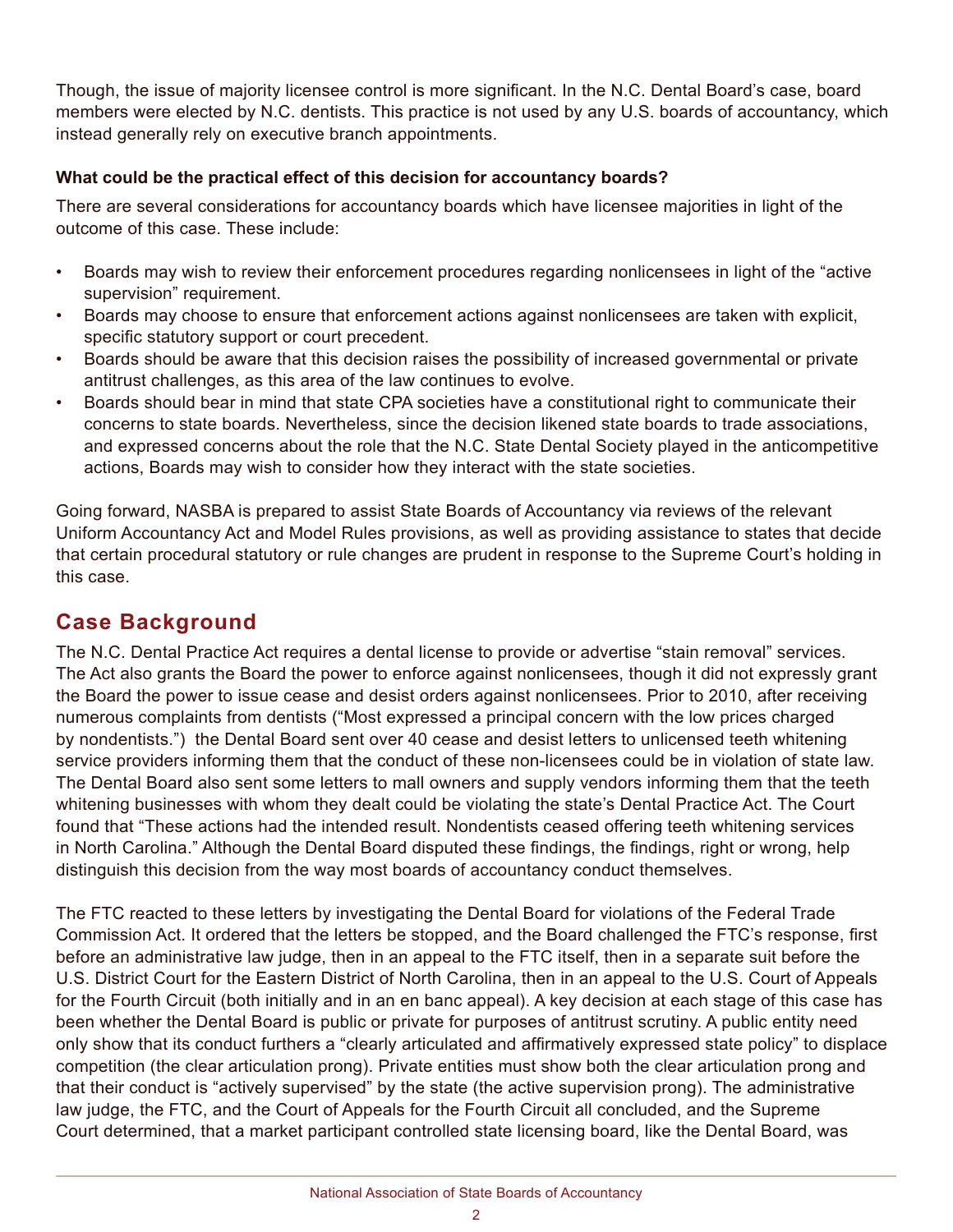effectively a private entity. The Dental Board's actions, while possibly pursuant to state law, were not actively supervised. Thus, the federal antitrust laws Federal Trade Commission Act applied to the Board.

The Court of Appeals for the Fourth Circuit had noted that the Dental Board's selection process might contribute to a heightened need to show active supervision. But, the Supreme Court tied the active supervision requirement to the mere fact that the Dental Board is "controlled" by "market participants." While the Supreme Court did not provide any specific guidance regarding what a market participant controlled board's composition would be, six out of eight Dental Board members were licensed, practicing dentists who had "earned substantial fees" for teeth whitening. As a result, the Supreme Court decision has probably altered the balance between federal antitrust and state regulation of professions by requiring closer, direct state supervision over majority-licensee boards especially regarding enforcement against unauthorized practitioners.

# **Possible Consequences for Boards of Accountancy**

The way enforcement works for most state accountancy boards differs from the Supreme Court's view of the Dental Board's approach. For example, the UAA (and the vast majority of state accountancy acts) delineate specific services that only CPAs can provide, but allow work-arounds to permit lawful practices by nonlicensees (such as the "safe harbor" provision in UAA §14 (h)(1)). Also, nonlicensees can engage in other services that CPAs also provide (such as tax preparation and financial consulting) so long as they do not use misleading or deceptive titles that might lead the public to think that they were CPAs (See UAA §14(c), (d) and  $(g)$ ).

The Supreme Court laid out a few guidelines relevant to enforce for unauthorized practice. If active supervision is necessary, it "need not entail day-to-day involvement in an agency's operations or micromanagement of its every decision. Rather, the question is whether the State's review mechanisms provide realistic assurance that a non-sovereign actor's anticompetitive conduct promotes state policy, rather than merely the party's individual interests." The Court further provided a few "constants" with regards to such supervision:

- The state supervisor must review the substance of the anticompetitive decision, not merely the procedures followed to produce it.
- The state supervisor must have the power to veto or modify particular decisions to ensure they accord with state policy.
- The mere potential for state supervision is not an adequate substitute for a decision by the State.
- The state supervisor may not itself be an active market participant.
- In general, however, the adequacy of supervision will otherwise depend on all the circumstances of a case.

However, it should be noted that per the Court's opinion syllabus, "the inquiry regarding active supervision is flexible and context-dependent."

Potential examples of conduct that could need to be actively supervised by the state may therefore include:

- Investigating an incident of suspected unlicensed practice, in accordance with state law.
	- Filing a court action seeking an injunction against an unlicensed individual.
	- Referring an incident of suspected unlicensed practice to criminal prosecution.

The existence of active supervision will be key to qualifying for antitrust immunity. The UAA and most states' accountancy acts probably already provide for state supervision when boards are attempting to enforce laws against nonlicensees. See, for example, UAA §15 ("Board may make application to the appropriate